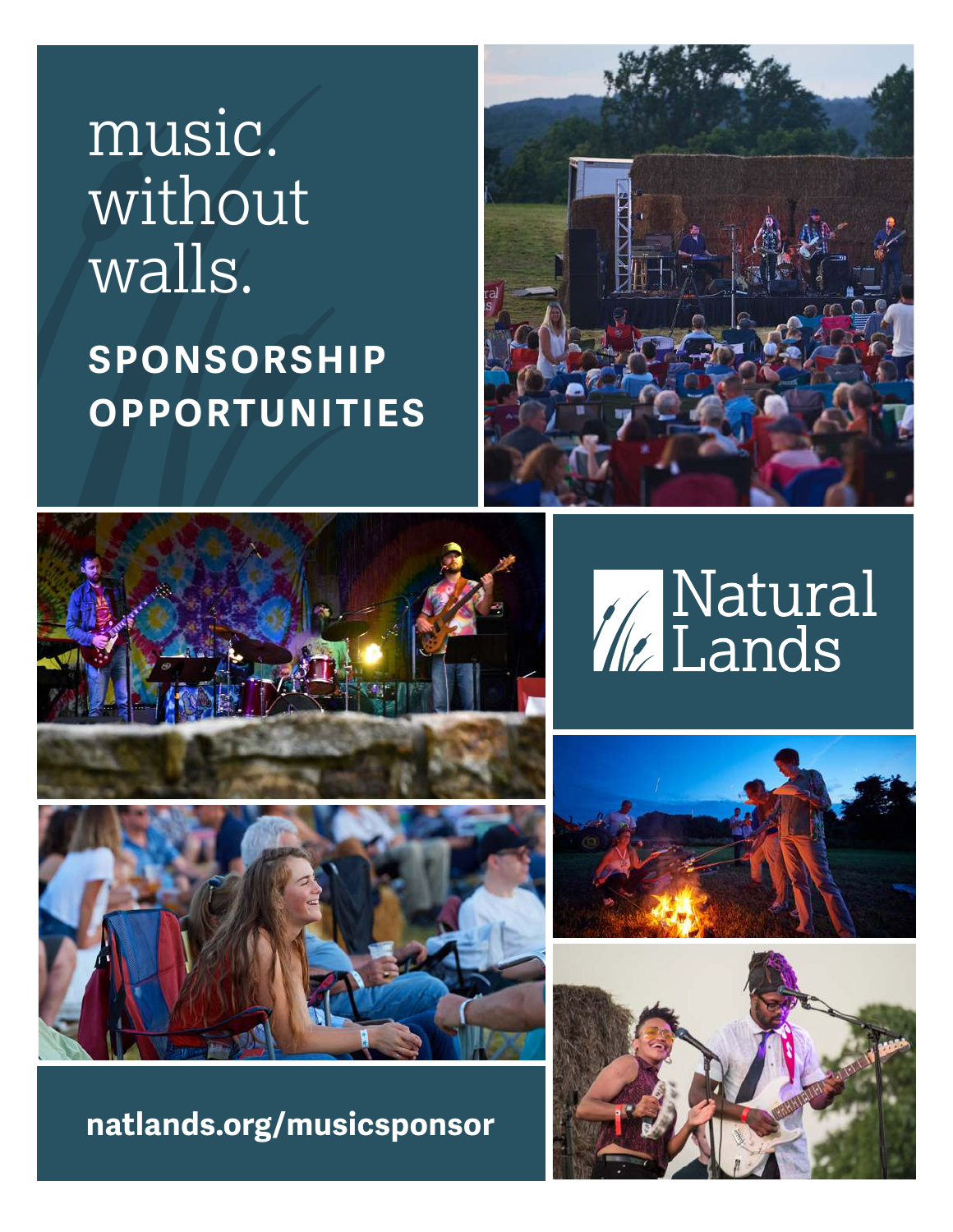### marketing reach

#### **Attendees**

Field Jam: 250 Friday Night Lights: 1,000 Beats & Brews: 250

#### **Social media presence**

More than 70,000 followers on social media:

- Facebook 50,000+
- Instagram 10,000+
- Twitter 2,000+

#### **Website**

More than 12,000 views on the following event pages: natlands.org/musicwithoutwalls natlands.org/fieldjam natlands.org/fridaynightlights natlands.org/beatsandbrews

**Email blasts** Reach 30,000+ subscribers

**Event press releases** Provided to 50+ publications

### music. without walls.

Natural Lands' outdoor summer concert series, Music Without Walls, is hosted at three Chester County preserves. Each venue features different bands performing live original music, craft beer and wine, tasty food truck meals, and sunset socializing.

#### **land for life. nature for all.**

Sponsorship is your opportunity to stand with other regional business, civic, and philanthropic leaders in ensuring nature for all. Event proceeds advance Natural Lands' priorities for saving open space, caring for nature, and connecting people to the outdoors.



**Saturday, May 21, 2022 Stroud Preserve, West Chester, PA**

**number of attendees:** 250 in its first year at the new location with room for future growth



**Friday, July 8, 2022 ChesLen Preserve, Coatesville, PA number of attendees:** 1,000



**Saturday, October 1, 2022 Binky Lee Preserve, Chester Springs, PA number of attendees:** 250

| Sponsor Benefits                                                     | \$5,000<br>level | \$2,500<br>level | \$1,500<br><b>level</b> |
|----------------------------------------------------------------------|------------------|------------------|-------------------------|
| logo included on Friday Night Lights corporate<br>banner at entrance | X                | X                | X                       |
| verbal recognition at event                                          | X                | X                | X                       |
| vendor tent                                                          | X                | X                |                         |
| Natural Lands' event pages (12,000+ views)                           | logo             | logo             | name                    |
| Natural Lands' email blasts (30,000+)                                | logo             | logo             | name                    |
| social media promotion (70,000+)                                     | logo             | logo             | name                    |
| event signage                                                        | logo             | logo             | name                    |
| VIP tickets at Friday Night Lights                                   | $2^{\star}$      | 2                | $\mathfrak{D}$          |
| general admission tickets to each event                              | 6                | 4                | $\mathfrak{D}$          |
| logo on Natural Lands' website corporate page<br>all year long       | X                | X                | X                       |



*\* denotes reserved seating*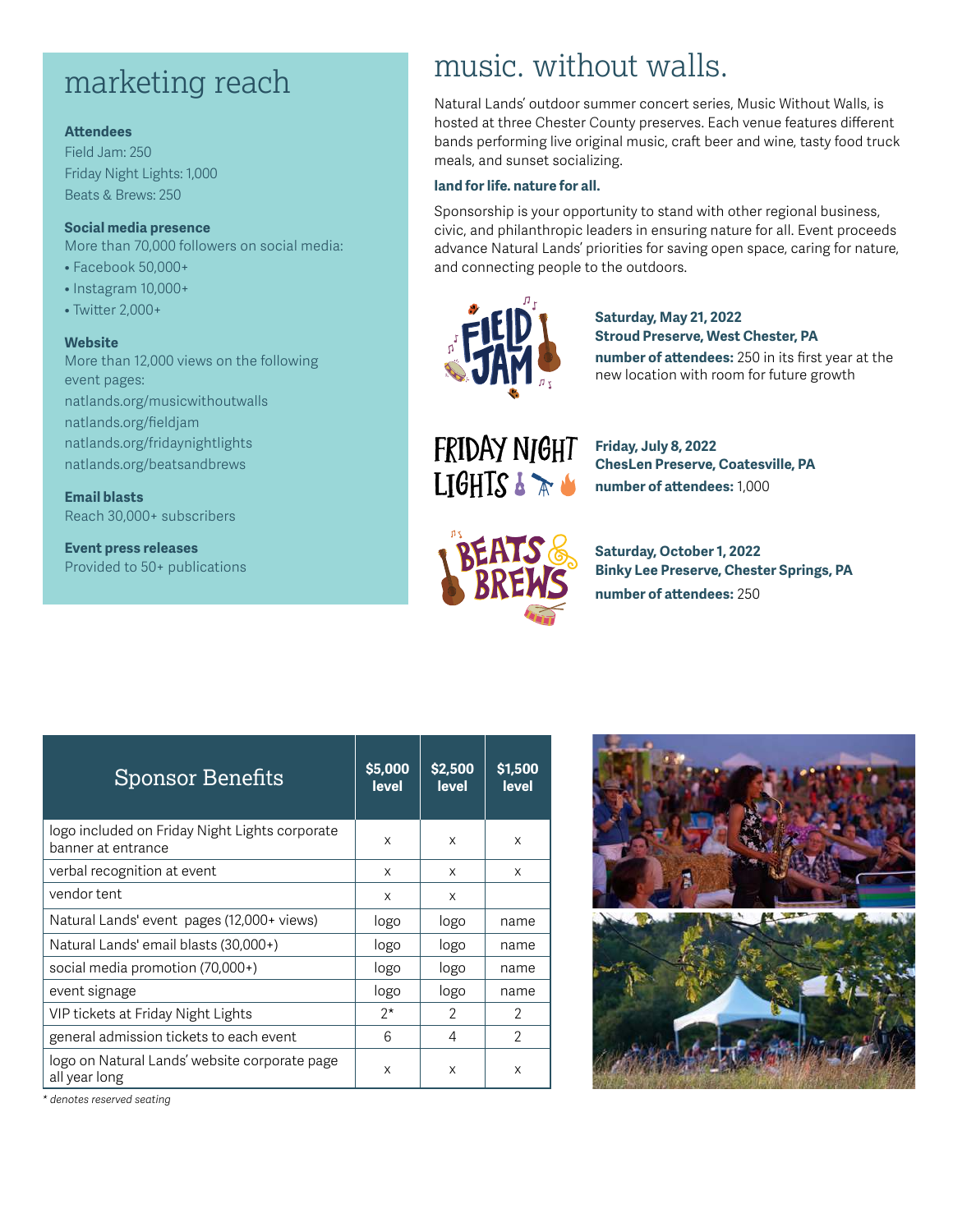### sponsorship levels and benefits.

All three events included unless otherwise noted. For higher-level sponsorship opportunities, including event-naming benefits, contact Lisa Hancock 610-353-5587 x258 or lhancock@natlands.org.

| \$5,000 | · logo included on Friday Night Lights corporate banner at entrance and on select event signage<br>• verbal recognition at event<br>• vendor tent in event area (sponsor provides tent)<br>· logo on Natural Lands' Music Without Walls event page and name on social media marketing<br>• 2 VIP tickets to Friday Night Lights with reserved seating<br>• 6 general admission tickets to all three concerts<br>· logo on Natural Lands' event pages (12,000+), email blasts (30,000+ subscribers), social media<br>channels (70,000+ followers), and select event signage<br>• Natural Lands corporate partner benefits: year-long recognition opportunities, team-building<br>volunteer day, naturalist-guided tour and more.<br>*see deadlines for inclusion |
|---------|-----------------------------------------------------------------------------------------------------------------------------------------------------------------------------------------------------------------------------------------------------------------------------------------------------------------------------------------------------------------------------------------------------------------------------------------------------------------------------------------------------------------------------------------------------------------------------------------------------------------------------------------------------------------------------------------------------------------------------------------------------------------|
| \$2,500 | • logo included on Friday Night Lights corporate banner at entrance and on select event signage<br>• verbal recognition at event<br>• vendor tent in event area (sponsor provides tent)<br>• name on Natural Lands' Music Without Walls event page and name on social media marketing<br>• 2 VIP tickets to Friday Night Lights with reserved seating<br>• 4 general admission tickets to all three concerts                                                                                                                                                                                                                                                                                                                                                    |
| \$1,500 | • logo included on Friday Night Lights corporate banner at entrance<br>• verbal recognition at event<br>• name on Natural Lands' Music Without Walls event page<br>• 2 VIP tickets to Friday Night Lights with reserved seating<br>• 2 general admission tickets to all three concerts                                                                                                                                                                                                                                                                                                                                                                                                                                                                          |



## deadlines for inclusion.

live stream and banner inclusion: **6/10/22**

website, email blasts, social media posts, event signage: **5/1/22** for series or **3 weeks prior** to each event

**Please email logo in both .png and .eps formats to [Lisa](https://apps.natlands.org/ContactUs/NaturalLands.aspx?Target=CorpGiving).**